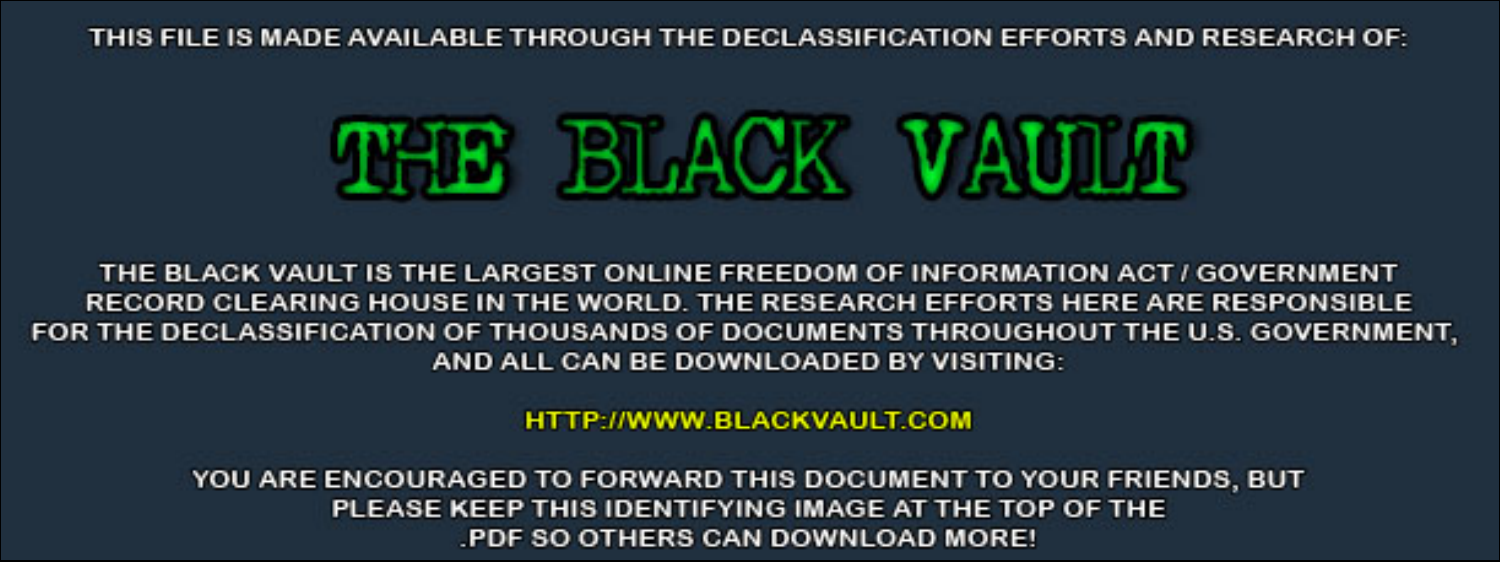C05288135



COPY

CENTRAL INTELLIGENCE AGENCY Washington, D.C.

parameters 4201

31 December 1948

GENERAL ORDER NUMBER 13

1. The revised organization charts now being distributed confirm the establishment of the Office of Scientific Intelligence, replacing the Scientific Branch of the Office of Reports and Estimates.

2. Dr. Willard Machle has been appointed as Assistant Director for Scientific Intelligence.

U. TI

 $C > \infty$ 

R. H. HILLENKOETTER Rear Admiral, USN Director of Central Intelligence

DISTRIBUTION: A

> Approved for Release by CIA<br>Date 4uGus Texts Ğ.

> > 000112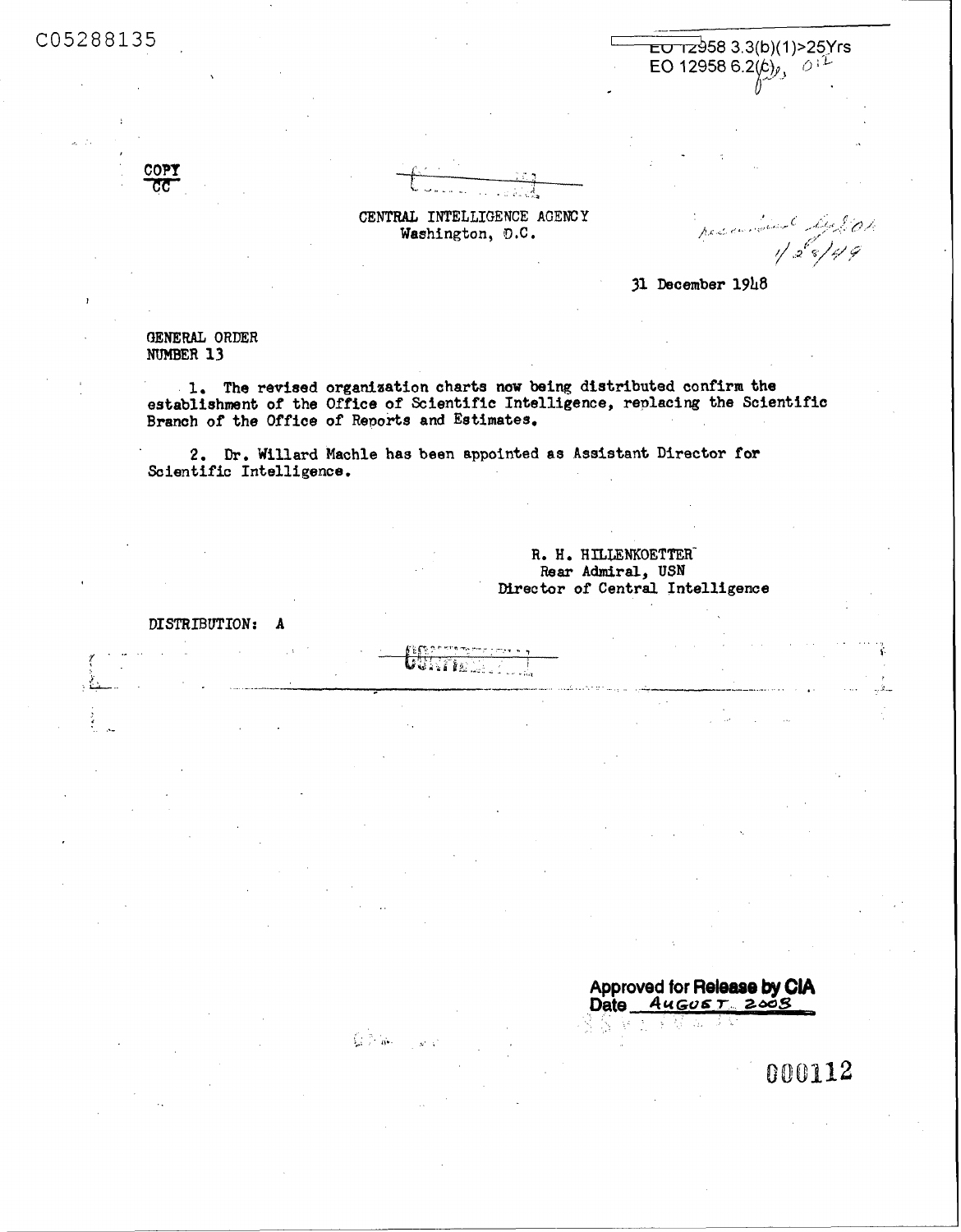**ANNEX "A"** 

*I* 

,



# ---- **COPY**

General Order No. 13, dated 31 December 1948, established the<br>e with an authorized Table of Organization of **Film**, This order Office with an authorized Table of Organization of  $\Box$ established **O/SI** :

**I1As** the primary intelligence evaluation, analysis and production component of CIA with exclusive responsibility for the production and presentation of national scientific intelligence:

- $"1"$ Prepares scientific intelligence reports and estimates designed to present and interpret the status, progress and significance of foreign scientific research and developments which affect the capabilities **and** potentials of all foreign nations .
- *'12*  Makes substantive review of basic scientific intelligence produced **by** other agencies and advises ORE on **at's** adequacy for inclusion in the National Intelligence Surveys.
- **"3**  Participates in the formulation of the National Scientific Intelligence Objectives.
- $n_{\mu_*}$ Evaluates available scientific intelligence information and intelligsnce; assesses **its** adequacy, accuracy, and timeliness, and prepares reports of such assessments for the guidance of collection, source exploitation and producing agencies to assure that all significant fields of scientific intelligence bearing on the National security are adequately covered.
- **115.**  Formulates requirements for the collection and exploitation of scientific intelligence data in order to insure receipt of materials necessary for fulfillment of production requirements.
- "6. In collaboration with appropriate CIA components and the IAC agencies, advises and aids in the development, coordination and execution of the overall plans and policies for inter-agency scientific intelligence production."

그렇다 고

000113

 $C O P Y$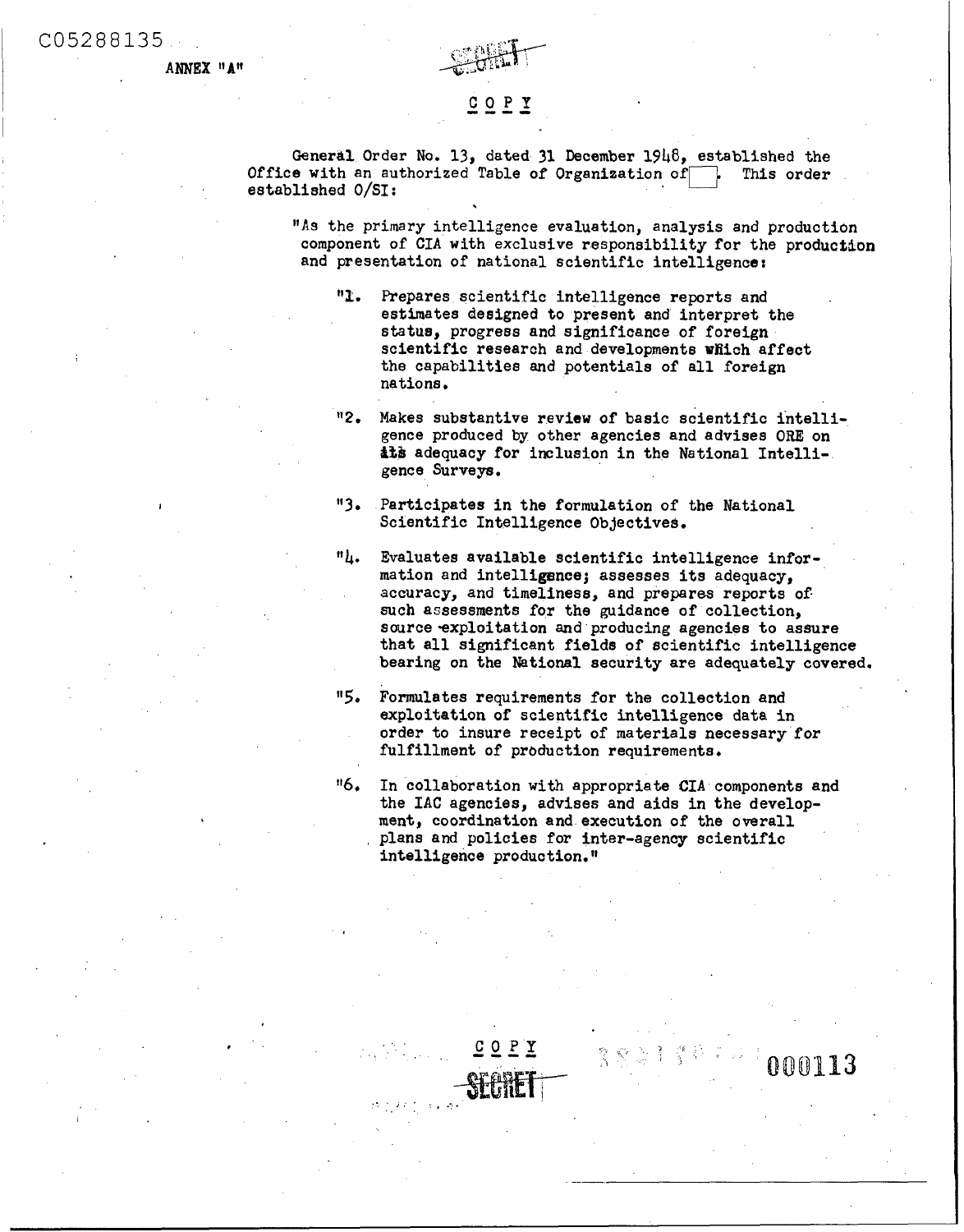C05288135

I  $\cdot$   $\cdot$  ,  $\cdot$ **I** s'

> I I 1 I

i  $\left| \cdot \right|$ 

 $\sum_{i=1}^{n}$ 

# OFFICE OF SCIENTIFIC INTELLIGENCE

As the CIA component with primary responsibility for sclentific intelligence analysis, evaluation, production and presentatlon, the Office **of** Scientific Intelligence under the direction **01** the Assistant Director for Scientific Intelligence:

1. Prepares scientific intelligence reports and estimates designed to<br>present and interpret the status, progress and significance of foreign scientific<br>research and developments which affect the capabilities and potentials foreign nations.

Office of Seientific Intelligen

 $3 + 1$ 

**2.** Makes substantive review **d** basic scientific intelligence produced by other agencies and advlses **ORE** on its adequacy for inclusion In the National Intelligence Surveys.

3. Formulates the national sclentific intelligence objectives in collaboration with the IAC agencies and under the guidance of the NSC.

**4.** Evaluates available scientific intelligence information and Intelligence; assesses its adequacy, accuracy and timeliness and prepares reports of assess-<br>ments for the guidance of collection, source exploitation and producing agencies<br>to assure that all significant fields of scientific intelligen security are adequately covered.

**5.** Formulates requirements for the collection and exploitation of sctentific intelligence data in order to insure receipt of materials necessary for fulfillment of production requlroments.

6. In collaboration with appropriate CIA components and the IAC agencies, advises and aids in the development coordination and execution **of** the overall plans and policies for inter-agency scientific intelligence production.

cies and procedures for the production *of* national scientific intelligence. **7.** Advises the Director **of** Central Intelligence on programs, plans, poli-

inter-agency scientific intelligence coordination. **8.** Assists ICAPS in preparation of plans, policies and procedures for

### DEPUTY ASSISTANT DIRECTOR

Exercises general supervision over the administration **of** the office, performs. such other duties as may be assigned by the Assistant Director and serves as Assistant Director in the absence **of** that officer.

### INTEGRATION PANEL

The Integration Panel comprised of the Assistant Director for Scientific Intelligence<br>as Chairman, the Deputy Assistant Director as Vice Chairman and Chief, Production Staff,<br>Chief, Coordination Staff and Branch Chiefs as

**1.** Reviews and determines the specifications for each report and estimate not mutually agreed upon by the appropriate producing components *of* OSI.

**2.** Revlews and finalizes draftp and reports and estimates not mutually agreed upon **by** tlie producing components prior to the coordination process of the IAC Agencies.

3. Revlews finished **OS1** intelligence production.

**4.** Reviews problems relating to scientific intelligence production.

The Panel is convened in whole or part by the Chairman for the above purposes, in accord- ance with the nature **of** the problem to be considered and the degree to which the separate producing components are concerned. - **2:** I ,\